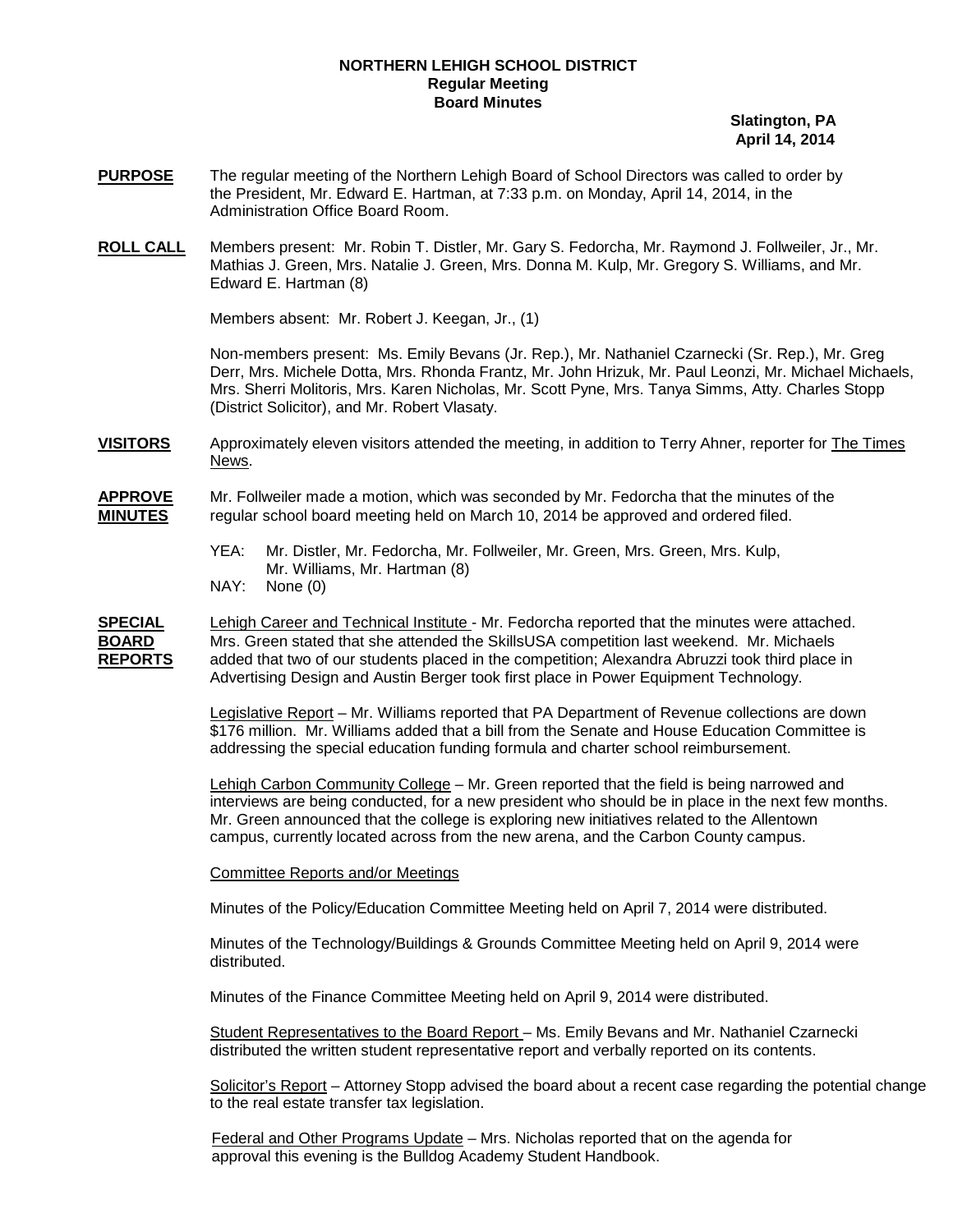## **(cont.)**

**SPECIAL** Mrs. Nicholas reported that on Monday, May 5, 2014, there will be a Preschool Directors **BOARD** meeting at Peters Elementary School to discuss the new PA Core Standards. If any board members **REPORTS** are interested in attending, please let Mrs. Nicholas know.

> Business Manager's Report - Mrs. Frantz reported that on the agenda for approval this evening is a motion to appoint Reta Stein as tax collector. Due to the passing of her husband, Slatington borough has appointed her tax collector, and the Business Office recommends that the board follow suit.

Mrs. Molitoris reported that on the agenda for approval this evening is a motion to enter into a contract with Xerox for new copiers. The cost savings to the district is approximately \$8,600 per year.

Mrs. Molitoris reported that also on the agenda this evening is a motion to allow taxpayers to use credit/debit cards to pay delinquent taxes. All fees associated with the use of a credit card will be the taxpayer's responsibility.

Mr. Williams asked the board whether there was any interest in going at least partially paperless. Mr. Michaels explained that they tried to do it at his last place of employment and the savings was moot because not everybody had access to view documents electronically and they ended up printing them anyway. Mr. Williams stated that it could be discussed further in committee.

Superintendent's Report - Mr. Michaels announced that he was glad to see so many teachers here this evening and wished it would be like that every meeting to see the challenges the school board faces.

Mr. Michaels announced that an audit review meeting is scheduled for 10:30 a.m. on April, 15, 2014. Mr. Michaels stated that he received the findings from the safety audit. The only deficiencies were the need for a fence for the Middle School area used for gym classes and they recommend we hire a full time School Resource Officer.

Mr. Michaels asked Mr. Derr to report on the recent meeting with the County Conservation Office. Mr. Derr explained that a site survey was done last week in order to close our conservation permit. They want to see more established grass above the playground at Slatington Elementary so no erosion takes place. The dirt in the stadium area can only be sold or given away to somebody with an open permit with the conservation office.

Mr. Michaels announced that he will be meeting with Rep. Julie Harhart next week. Rep. Harhart asked what she can do to help us. Three areas being addressed are: 1) \$350,000 for PlanCon reimbursement, 2) do something to help us get rid of the dirt pile; 3) charter school costs – Northern Lehigh School District had to pay approximately \$600,000 in charter school bills. Our students should have to go through our own Bulldog Academy before they go to other charter schools.

Mr. Michaels announced that on the agenda for approval this evening is the resignation of two of our finest teachers: Mrs. Renee Evans and Mr. Brian Schell. They are excellent teachers and we wish them well in their retirement.

Also on the agenda this evening, is the Collective Bargaining Agreement. Mr. Michaels thanked Mr. Eric Schmidt, NLEA president, for attending this evening.

Mr. Michaels introduced Mr. Bryan Geist who gave a presentation on how the school performance profile is calculated. Mr. Geist proposed a new plan to realign the math curriculum to the keystone exam and to benchmark every student beginning in seventh grade. This plan will allow us to be proactive instead of reactive to show proper growth and improve our school performance profile. Mrs. Green questioned whether the state changed the rating system over the past few years. Mr. Geist explained that the growth model is a very complex algorithm and the new Keystone exams had an affect on our profile. Mr. Green asked what the profile percentage really means and how does it compare to other districts our size. Mr. Michaels stated that we do know it is an indicator for growth and it could have implications on our budget in the future. Mr. Green stated that he believes this score is a benchmark for the future. Mr. Geist agreed but by implementing this new plan, we know that our scores have to improve because we will be matching the curriculum to the keystone exam and we are not holding back our highest achieving students. Mr. Green stated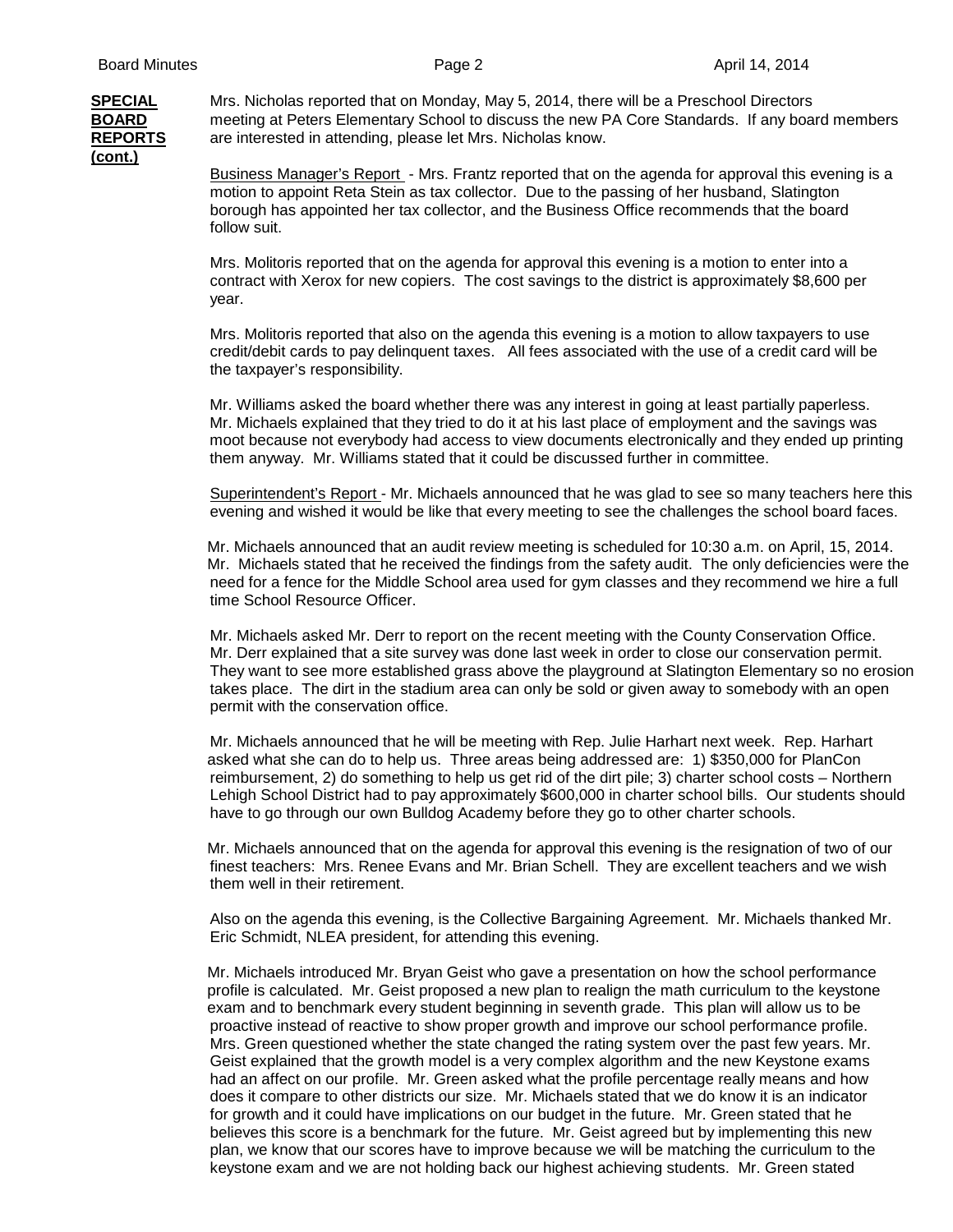| <u>SPECIAL</u><br><b>BOARD</b><br><b>REPORTS</b><br><u>(cont.)</u> | that he is not comfortable teaching to a test. Mr. Michaels noted that we have to give our students<br>this opportunity to be successful. Mr. Michaels cautioned that it may take three to four years to<br>see progress because one year would not be a fair assessment.                                                           |                                                                                                                                                                                                                                                                                                                                                           |                                                                                                                                          |  |
|--------------------------------------------------------------------|-------------------------------------------------------------------------------------------------------------------------------------------------------------------------------------------------------------------------------------------------------------------------------------------------------------------------------------|-----------------------------------------------------------------------------------------------------------------------------------------------------------------------------------------------------------------------------------------------------------------------------------------------------------------------------------------------------------|------------------------------------------------------------------------------------------------------------------------------------------|--|
|                                                                    | Mr. Hartman reported that an executive session was held prior to tonight's meeting to discuss<br>personnel issues.                                                                                                                                                                                                                  |                                                                                                                                                                                                                                                                                                                                                           |                                                                                                                                          |  |
| <b>PERSONNEL</b>                                                   | Mr. Fedorcha made a motion, which was seconded by Mr. Distler, that the Board of Education<br>approves the following personnel items:                                                                                                                                                                                               |                                                                                                                                                                                                                                                                                                                                                           |                                                                                                                                          |  |
| Resignation<br>R. Evans                                            | Accept the retirement resignation of Renee Evans from her position as High School English<br>Teacher effective the end of the work day of her contractual obligations for the 2013-2014<br>school year. At this time she will begin her retirement from the Northern Lehigh School District<br>after 36 years of service.           |                                                                                                                                                                                                                                                                                                                                                           |                                                                                                                                          |  |
| <b>B.Schell</b>                                                    | Accept the retirement resignation of Brian Schell from his position as Middle School Social<br>Studies Teacher effective the end of the work day of his contractual obligations for the 2013-<br>2014 school year. At this time he will begin his retirement from the Northern Lehigh School<br>District after 35 years of service. |                                                                                                                                                                                                                                                                                                                                                           |                                                                                                                                          |  |
| D. Martinez                                                        | Accept the resignation of Dawn Martinez from her position as Middle School Cook's Helper<br>effective April 11, 2014. Mrs. Martinez will remain on the substitute lists.                                                                                                                                                            |                                                                                                                                                                                                                                                                                                                                                           |                                                                                                                                          |  |
| Leave of<br>Absence                                                | Approve a medical leave of absence for employee #6827 effective July 1, 2014 until June 30,<br>2015. Employee plans to return to his current position upon release from his attending<br>physician.                                                                                                                                 |                                                                                                                                                                                                                                                                                                                                                           |                                                                                                                                          |  |
| Acting<br>Principal<br>P. Leonzi                                   | Approve to pay a stipend in the amount of \$9,000.00 to Paul Leonzi for assuming the duties<br>of Acting Principal at Peters Elementary School, effective July 1, 2014, for the 2014-2015<br>school year.                                                                                                                           |                                                                                                                                                                                                                                                                                                                                                           |                                                                                                                                          |  |
| Appointment<br>Non-Instruct-<br>ional<br>J. Herzog                 | Janice Herzog<br>Salary:<br>Effective:                                                                                                                                                                                                                                                                                              | Assignment: PCA for Student #2290082 at Slatington Elementary School<br>\$11.40 Per Hour Monday-Friday, 9:30am-2:00pm up to<br>180 Student Days a school year plus additional 20 hours for<br>Staff Development according to language in MOU<br>April 15, 2014<br>*60 Day probationary period ending June 13, 2014                                        |                                                                                                                                          |  |
| Salary<br>Adjustments<br>2014-2015                                 | Acknowledge the following teacher who has completed the requirements per the<br>Collective Bargaining Agreement that would entitle them to a salary increase for the 2014-2015<br>school year:                                                                                                                                      |                                                                                                                                                                                                                                                                                                                                                           |                                                                                                                                          |  |
|                                                                    | Lauri McWilliams<br>From:<br>To:                                                                                                                                                                                                                                                                                                    | Step 10B+24<br>Step 10M                                                                                                                                                                                                                                                                                                                                   |                                                                                                                                          |  |
| Co-Curricular<br>Appointments<br>2014-2015                         | <b>Jeff Miller</b><br><b>Trevor Miller</b><br>Anthony Thomas<br><b>Brandon Hibbler</b><br>Sarah Arndt<br>Steve Hluschak, Jr.<br>Scott Snyder<br>Christopher Lalik<br>Kathi Neff<br>LeAnn Hoch                                                                                                                                       | Head Boy's Basketball Coach<br>Assistant Boy's Basketball Coach<br>Head Girl's Basketball Coach<br>Assistant Girl's Basketball Coach<br>MS Girl's Basketball Coach<br><b>Head Wrestling Coach</b><br><b>Assistant Wrestling Coach</b><br>Assistant Wrestling Coach (JH)<br>Cheerleading Advisor - Shared Stipend<br>Cheerleading Advisor - Shared Stipend | \$7,155.00<br>\$4,650.00<br>\$7,155.00<br>\$4,650.00<br>\$4,558.00<br>\$7,155.00<br>\$4,650.00<br>\$4,650.00<br>\$1,581.00<br>\$1,581.00 |  |
| Co-Curricular<br>Volunteers<br>2014-2015                           | Dennis Rehrig<br>Joseph Seremula<br>Jaclyn Follweiler<br>Michael Hofmann, Jr.                                                                                                                                                                                                                                                       | Assistant Boy's Basketball Coach<br>Assistant Boy's Basketball Coach<br>Assistant Girl's Basketball Coach<br>Assistant Girl's Basketball Coach                                                                                                                                                                                                            |                                                                                                                                          |  |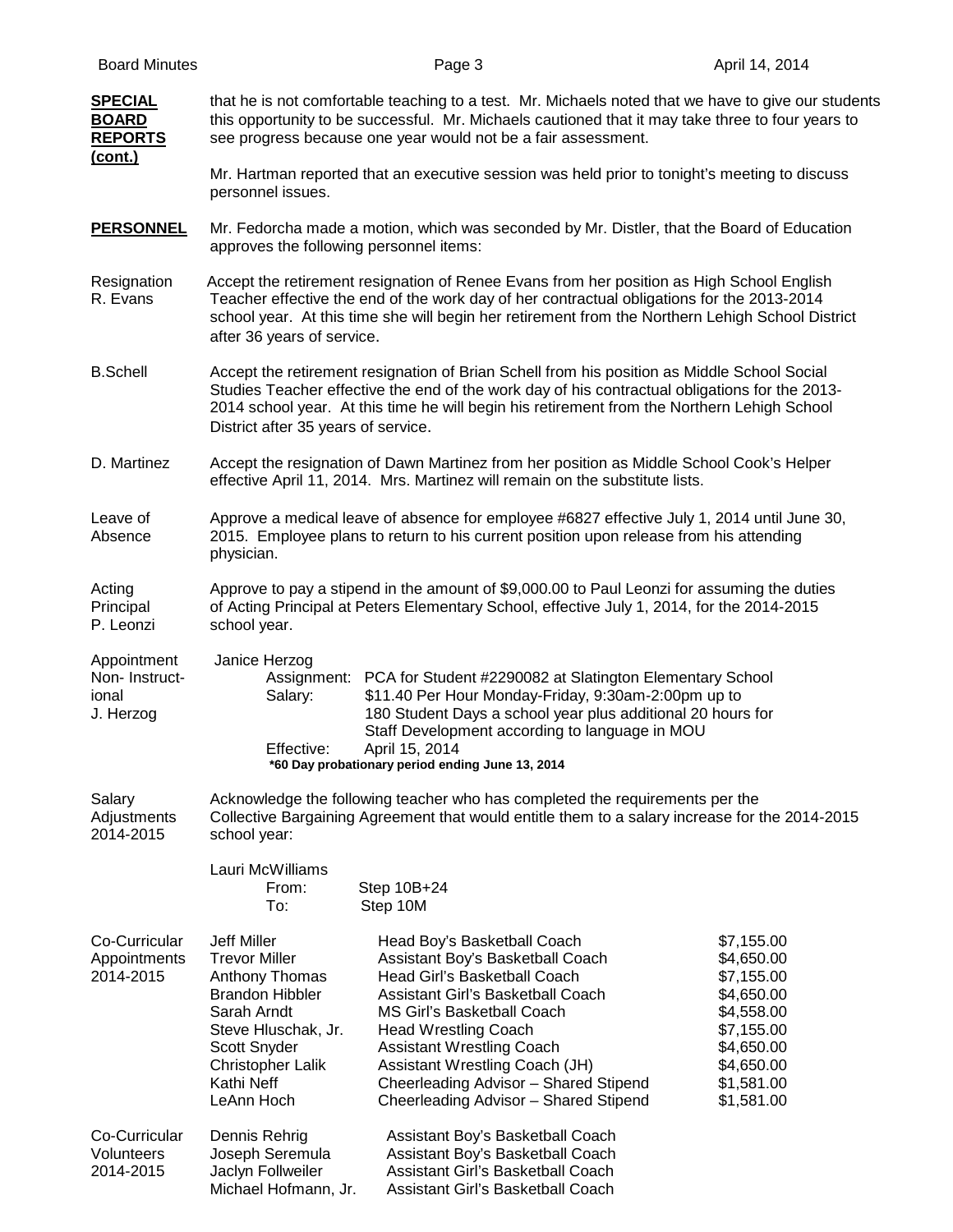| <b>PERSONNEL</b><br>(cont.)                                                  | Kaitlyn Hoch<br><b>Assistant Cheering Advisor</b><br><b>Megan Howells</b><br><b>Assistant Cheering Advisor</b><br><b>Andrew Arnold</b><br><b>Assistant Wrestling Coach</b><br>Marcus Hardiman*<br><b>Assistant Wrestling Coach</b><br>Nick Hosford<br><b>Assistant Wrestling Coach</b><br><b>Assistant Wrestling Coach</b><br><b>Brett Martinez</b><br>*Pending Verification of Missing Personnel File Items                                                                                                                                       |  |  |  |
|------------------------------------------------------------------------------|----------------------------------------------------------------------------------------------------------------------------------------------------------------------------------------------------------------------------------------------------------------------------------------------------------------------------------------------------------------------------------------------------------------------------------------------------------------------------------------------------------------------------------------------------|--|--|--|
| Substitute-<br>Instructional                                                 | Approve the following substitute teacher for the 2013-2014 school year at the 2013-2014<br>substitute teacher rates as approved on the Supplementary Personnel Salary Schedule:                                                                                                                                                                                                                                                                                                                                                                    |  |  |  |
|                                                                              | Stephanie Blaker* - Secondary Math and Language Arts/Reading<br>*Pending Verification of Missing Personnel File Items                                                                                                                                                                                                                                                                                                                                                                                                                              |  |  |  |
| Substitute-<br>Non-<br>Instructional<br>Cafeteria                            | Approve the following individual as a substitute cafeteria worker for the 2013-2014<br>school year at the 2013-2014 substitute rate as approved on the Supplementary Personnel<br>Salary Schedule:<br>Elizabeth Doll*<br>*Pending Verification of Missing Documents                                                                                                                                                                                                                                                                                |  |  |  |
| Unpaid<br>Volunteer                                                          | Approve the following unpaid volunteer classroom aide in the Peters and/or Slatington<br>Elementary school for the 2013-2014 school year:<br>Sharon Karpiszin                                                                                                                                                                                                                                                                                                                                                                                      |  |  |  |
|                                                                              | YEA:<br>Mr. Distler, Mr. Fedorcha, Mr. Follweiler, Mr. Green, Mrs. Green, Mrs. Kulp,<br>Mr. Williams, Mr. Hartman (8)<br>NAY:<br>None $(0)$                                                                                                                                                                                                                                                                                                                                                                                                        |  |  |  |
| <b>POLICY</b>                                                                | Mr. Distler made a motion, which was seconded by Mrs. Kulp, that the Board of Education approves<br>the following policy item:                                                                                                                                                                                                                                                                                                                                                                                                                     |  |  |  |
| <b>Board Policy</b><br><b>First Reading</b>                                  | Approve school board policy #222 - Pupils - Tobacco Use, as presented after first<br>reading.                                                                                                                                                                                                                                                                                                                                                                                                                                                      |  |  |  |
| <b>Board Policy</b>                                                          | Approve school board policy #005 - Local Board Procedures - Organization, as presented<br>Second Reading after second reading.                                                                                                                                                                                                                                                                                                                                                                                                                     |  |  |  |
| Student-<br>Parent Hand-<br><b>Book Bulldog</b><br>Academy                   | Approve the new Bulldog Academy Online Student-Parent Handbook, as presented.                                                                                                                                                                                                                                                                                                                                                                                                                                                                      |  |  |  |
| Use of<br>Stadium<br><b>Fees Waived</b><br>Slatington<br>150th               | Grant permission, according to Board Policy #707, for the Slatington 150 <sup>th</sup> Celebration<br>committee to use the district stadium on Sunday, August 10, 2014. Further approve District<br>Administration to waive the use of facility costs for this request                                                                                                                                                                                                                                                                             |  |  |  |
|                                                                              | YEA:<br>Mr. Distler, Mr. Fedorcha, Mr. Follweiler, Mr. Green, Mrs. Green, Mrs. Kulp,<br>Mr. Williams, Mr. Hartman (8)<br>NAY:<br>None $(0)$                                                                                                                                                                                                                                                                                                                                                                                                        |  |  |  |
| <b>CURRIC-</b><br><b>ULUM AND</b><br><b>INSTRUC-</b>                         | Mr. Follweiler made a motion, which was seconded by Mr. Fedorcha, that the Board of Education<br>approves the following curriculum and instruction item:                                                                                                                                                                                                                                                                                                                                                                                           |  |  |  |
| <b>TION</b><br><b>Facilities</b><br>Plan<br>Committee<br>Report<br>2014-2015 | <b>RESOLVED:</b> It is recommended that the Northern Lehigh School District Board of<br>Directors approve the 2014-2015 Facilities Plan Committee Report that was adopted by<br>the CLIU Facilities Plan Committee on February 25, 2014. In addition, the Board<br>reaffirms its commitment to the original construct of the Facilities Planning, approved<br>November 1, 1989, which consists of a series of prioritized inquiries to be considered<br>in determining future locations of the CLIU and school district special education classes. |  |  |  |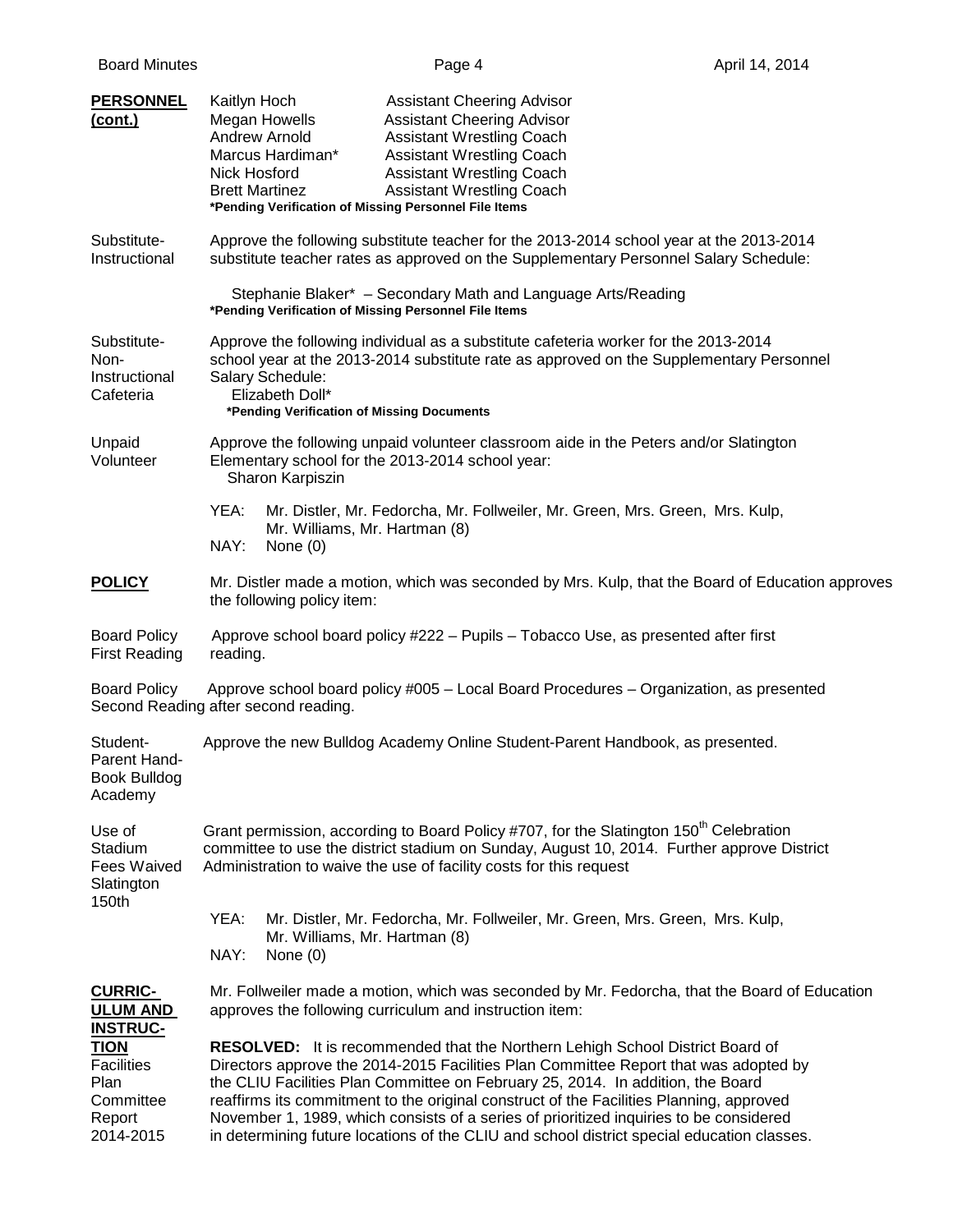| <b>CURRIC-</b><br><b>ULUM AND</b><br><b>INSTRUCTION</b>          |                                                                                                                                                                                                                                                                                                                                                                                                                                                                                 |  |  |  |
|------------------------------------------------------------------|---------------------------------------------------------------------------------------------------------------------------------------------------------------------------------------------------------------------------------------------------------------------------------------------------------------------------------------------------------------------------------------------------------------------------------------------------------------------------------|--|--|--|
| (cont.)<br>Special Edu-<br>Cation Plan                           | Approve the Special Education Plan reporting beginning July 1, 2014 - June 30, 2017,<br>as presented.                                                                                                                                                                                                                                                                                                                                                                           |  |  |  |
| Report<br>2014-2017                                              | YEA:<br>Mr. Distler, Mr. Fedorcha, Mr. Follweiler, Mr. Green, Mrs. Green, Mrs. Kulp,<br>Mr. Williams, Mr. Hartman (8)<br>NAY:<br>None $(0)$                                                                                                                                                                                                                                                                                                                                     |  |  |  |
| <b>NEW</b><br><b>BUSINESS</b>                                    | Mr. Williams made a motion, which was seconded by Mr. Fedorcha, that the Board of<br>Education approves the following new business item:                                                                                                                                                                                                                                                                                                                                        |  |  |  |
| NLEA<br>Collective<br>Bargaining<br>Agreement<br>2014-2017       | Approve the new Collective Bargaining Agreement, as recommended by the School<br>Board Negotiations Committee, between the Northern Lehigh School District and the<br>Northern Lehigh Education Association.                                                                                                                                                                                                                                                                    |  |  |  |
|                                                                  | YEA:<br>Mr. Distler, Mr. Fedorcha, Mr. Follweiler, Mr. Green, Mrs. Green, Mrs. Kulp,<br>Mr. Williams, Mr. Hartman (8)<br>NAY:<br>None $(0)$                                                                                                                                                                                                                                                                                                                                     |  |  |  |
| <b>FINANCIAL</b>                                                 | Mr. Fedorcha made a motion, which was seconded by Mr. Williams to approve the following<br>Financial items:                                                                                                                                                                                                                                                                                                                                                                     |  |  |  |
| Financial<br>Reports                                             | General Fund Account month of March<br>NLHS Student Activities and Scholarship Account months of January, February and March                                                                                                                                                                                                                                                                                                                                                    |  |  |  |
| List of<br><b>Bills</b>                                          | Approve the Following List of Bills:<br>General Fund months of March and April<br>Refreshment Stand month of March<br>Cafeteria Fund month of March                                                                                                                                                                                                                                                                                                                             |  |  |  |
| Simplex-<br>Grinnell<br>5 Yr Service<br>Agreement<br>2014-2019   | Approve renewal of a five year service agreement (July 1, 2014– June 30, 2019) with<br>SimplexGrinnell for monitoring of fire alarm systems at all 4 district school buildings, the<br>maintenance garage and field house in the amount of \$2,275.00 per year. Further approve<br>SimplexGrinnell for annual inspections of fire alarm systems at the 4 district school buildings,<br>the maintenance garage and field house in the amount of \$9,308.00 per year.             |  |  |  |
| Physio Control<br>3 Yr Service<br>Agreement<br>2015-2017         | Approve a three year service agreement (January 1, 2015 – December 31, 2017) with<br>Physio Control for yearly inspection and one Lithium battery replacement of the districts<br>AED machines located in the 4 district school buildings, the field house and the district<br>office. Total cost is \$6,510.00 for three years of service; billed yearly at a rate of \$2,170.00<br>per year                                                                                   |  |  |  |
| Altronics<br>5 Yr Service<br>Agreement<br>2014-2019              | Approve a five year service agreement (July 1, 2014 - June 30, 2019) with Altronics<br>Security Systems for monitoring of burglar alarm systems and recorded openings/closings<br>for the 4 district school buildings and field house. Total cost for service for the 2014-2015<br>school year is \$2,993.25, \$3,083.00 for 2015-2016, \$3,175.50 for 2016-2017, \$3,270.75<br>for 2017-2018, and \$3,369.00 for the 2018-2019 school year.                                    |  |  |  |
| Xerox<br>5 Yr Lease<br>Agreement                                 | Authorize administration to enter into a five year lease agreement with Xerox for the<br>leasing of 2 new copiers. The copiers will be placed in the central duplicating room in<br>the Slatington Elementary School. The new lease agreement will be \$724.00 per month<br>less than our current lease agreement which equates to a savings of \$8,688 per year. The<br>district machines that are being replaced are 5 years old and are beginning to show signs of<br>aging. |  |  |  |
| <b>Credit Card</b><br>Payments For<br>Delinquent<br><b>Taxes</b> | Approve the resolution requiring all individuals or entities utilizing credit cards or debit<br>cards for payment of delinquent real estate taxes to pay the charges or fees associated with the<br>transaction.                                                                                                                                                                                                                                                                |  |  |  |